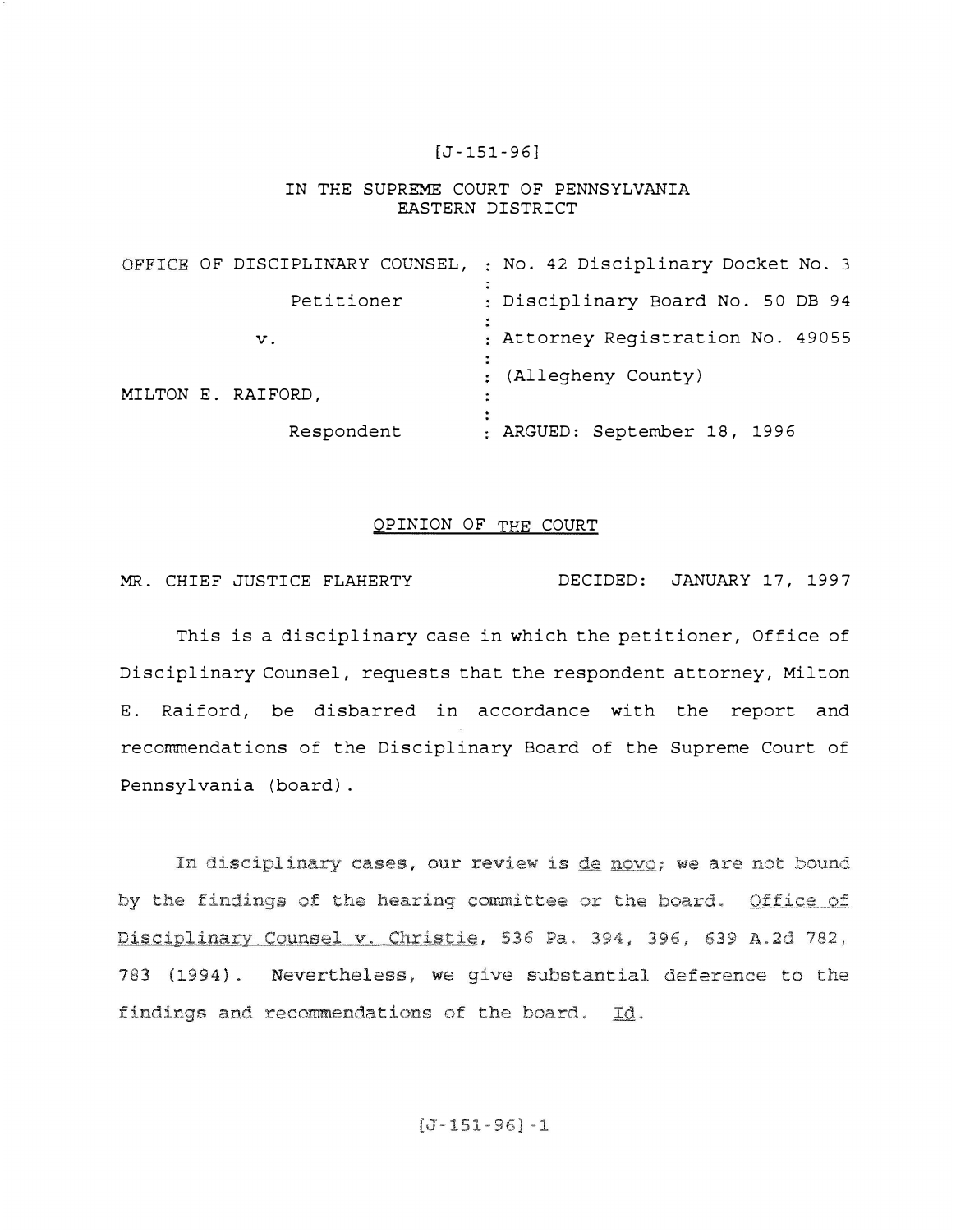The facts giving rise to this case are not in dispute. Raiford in fact concedes that the findings of fact made by the board are correct.

The disciplinary charges in this case arose from a fraud which Raiford perpetrated upon the judicial system in Allegheny County. In the course of representing two clients who had been charged with various criminal offenses, Raiford engaged in a series of flagrant deceptions that were designed to undermine the proper functioning of the criminal justice system.

Raiford's clients, Michelle Payne and Jonas Gillespie, had been charged with various narcotics offenses after police discovered drugs in a car in which they were seated. The car was owned by Gillespie. Raiford decided to benefit Gillespie at the expense of Payne through a scheme which utilized an impersonator, Justine Wallace. Wallace, pretending to be Payne, was taken by Raiford to a police officer for the purpose of issuing a After confessing, Wallace, again impersonating "confession." Payne, appeared with Raiford before a magistrate at a preliminary There she again stated that the drugs found in hearing. Gillespie's car were her own. Raiford admits that he perpetrated these deceptions because Payne would not agree to say that she owned the drugs found in Gillespie's car.

As a result of this fraud, the charges against Gillespie were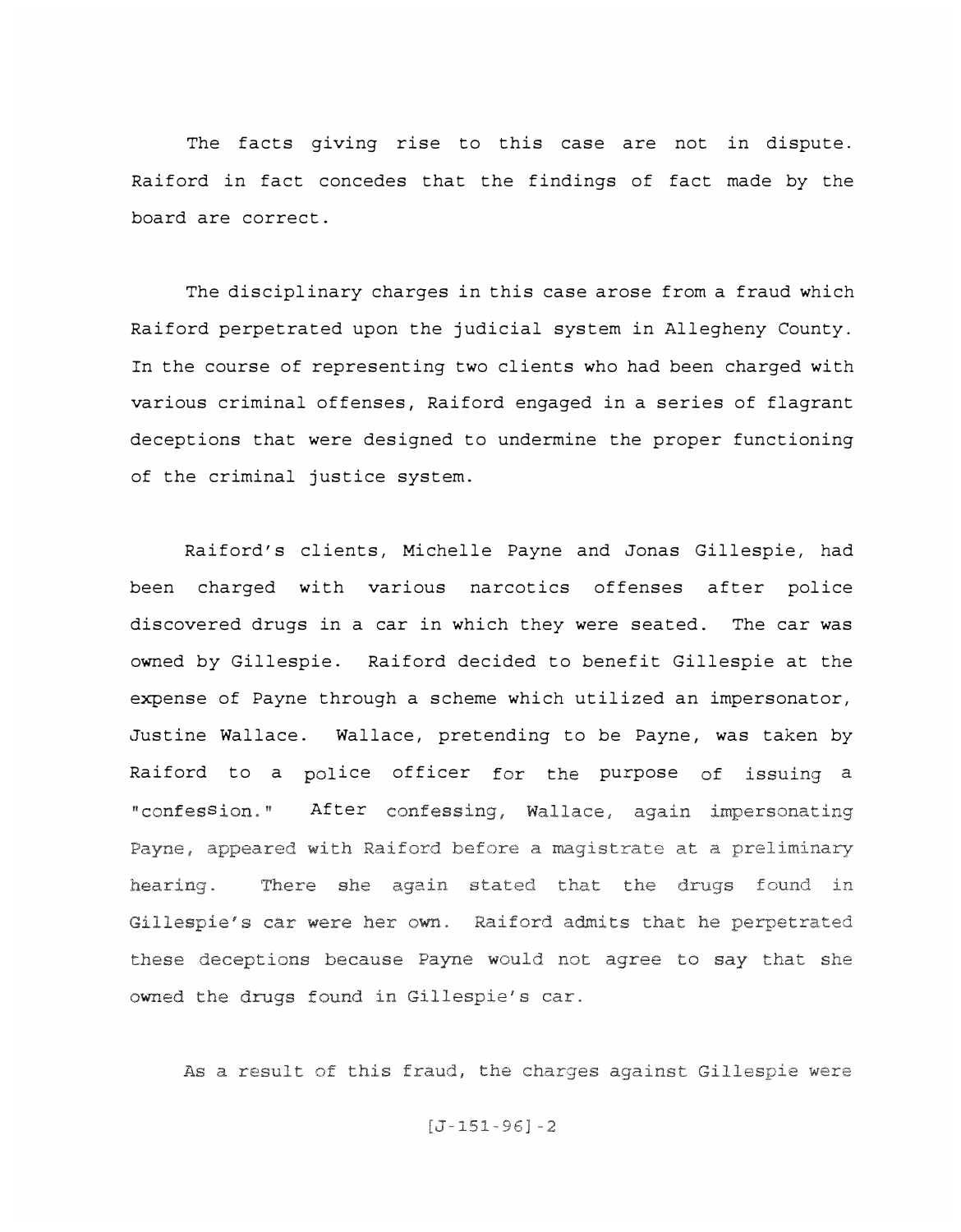withdrawn and the case against Payne proceeded to court. Soon thereafter, in the Court of Common Pleas of Allegheny County, Raiford again used Wallace to impersonate Payne. On that occasion, Wallace entered a plea of guilty for Payne and was sentenced to a term of probation. During the period when these deceptions were carried out, Raiford misrepresented to Payne the status of the charges against her so that she would remain unaware of his deeds.

Criminal charges were eventually filed against Raiford on the basis of the fraud which he perpetrated on the justice system. Convictions for obstructing administration of law or other governmental function (18 Pa.C.S. § 5101), unsworn falsification to authorities (18 Pa.C.S. § 4904 (a)), and tampering with public records or information (18 Pa.C.S. § 4911) ensued. Consequently, we suspended Raiford from the practice of law by order dated May 27, 1994. See Pa.R.D.E. 214(d) (temporary suspension of attorneys convicted crimes}. Raiford had no prior disciplinary record.

It is undisputed that conviction of a crime is in itself a basis for discipline. See Pa.R.D.E. 203(b)(1) (grounds for discipline); Office of Disciplinary Counsel v. Costigan, 526 Pa. 16, 23, 584 A.2d 296, 300 (1990). The issue in this case is not, therefore, whether discipline is warranted; rather, it is whether the sanction of disbarment should be imposed in accordance with the recommendation of the board.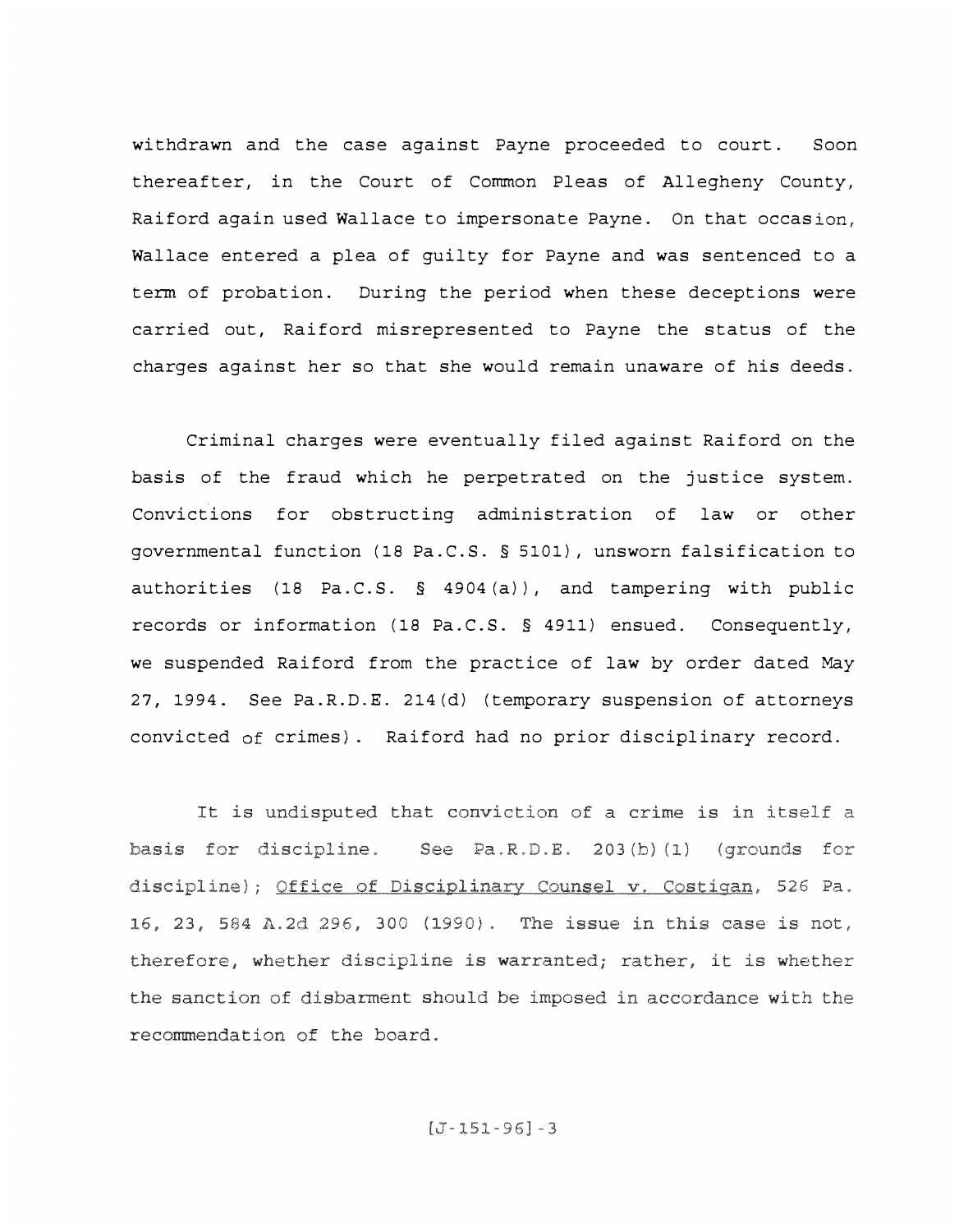Disbarment is an extreme sanction that is to be imposed for only the most egregious ethical violations. Office of Disciplinary <u>Counsel v. Jackson,</u> 536 Pa. 26, 34, 637 A.2d 615, 619 (1994). The sanction is reserved for only the most serious cases of wrongdoing because it represents a termination of the license to practice law without a promise of its restoration at any future time. Office of Disciplinary Counsel v. Keller, 509 Pa. 573, 586-87, 506 A.2d 872, 879 (1986).

Deceptions practiced on the judicial system are among the most serious of all disciplinary infractions. Disbarment, rather than suspension, has generally been the sanction imposed in such cases. See Office of Disciplinary Counsel v. Holston, 533 Pa. 78, 619 A.2d 1054 (1993} (where attorney fabricated a divorce decree and lied to the court regarding the origin of the decree, disbarment was imposed despite the fact that the attorney had no prior disciplinary record). See also Office of Disciplinary Counsel v. Grigsby, 493 Pa. 194, 425 A.2d 730 (1981) (disbarment imposed where attorney filed false sworn pleadings).

In an effort to mitigate the discipline to be imposed, Raiford cites his cooperation with law enforcement authorities during the investigation of this matter, lack of a prior disciplinary record, remorse, reformative efforts, and favorable character testimony. These factors do not, however, negate the fact that Raiford engaged a carefully planned and extensive series of deceptions that not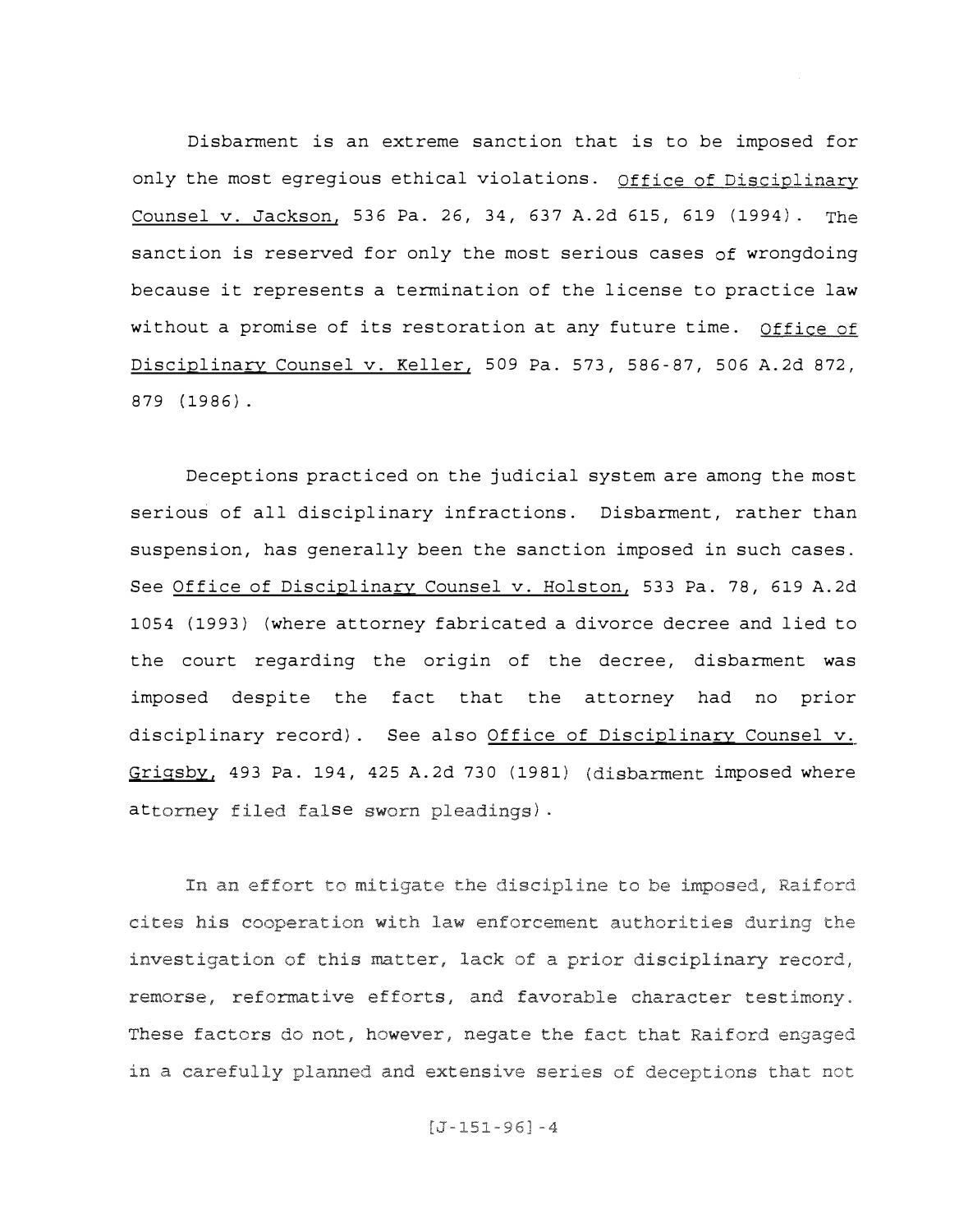only worked to the detriment of his client, Payne, but also struck at the very essence of the legal system that he was duty bound to uphold. See Office of Disciplinary Counsel v. Passyn, 537 Pa. 371, 384, 644 A.2d 699, 705 (1994) ("No amount of character testimony will overcome the fact that respondent lied to her clients, the lawyers fund for client security, and the court of common pleas.").

Raiford's behavior demonstrates a fundamental lack of integrity and fitness to practice law. To engineer a criminal conviction of his own client without her knowledge is so outrageously unethical as to require no further comment. Further, the level of dishonesty evidenced by his repeated actions in perpetrating this fraud upon the courts is nothing less than shocking. Raiford's actions reveal an egregious disregard for the integrity of the judicial system. As stated in Holston, 533 Pa. at 82, 619 A.2d at 1056, "we strongly condemn a lack of veracity to judicial authorities because such conduct undermines the integrity of the very process that an attorney swears to uphold." Indeed, " [t] ruth is the cornerstone of the judicial system and a license to practice law requires allegiance and fidelity to truth. . . . [L]ying to the court and dishonesty . . . are the antithesis of these requirements." Id. at 84, 619 A.2d at 1057. In Grigsby, 493 Pa. at 200, 425 A.2d at 733, we noted that "dishonesty on the part of an attorney establishes his unfitness to continue practicing  $law.$ " We further stated: "The purpose of the [Rules of Professional Conduct, formerly known as the Code of Professional